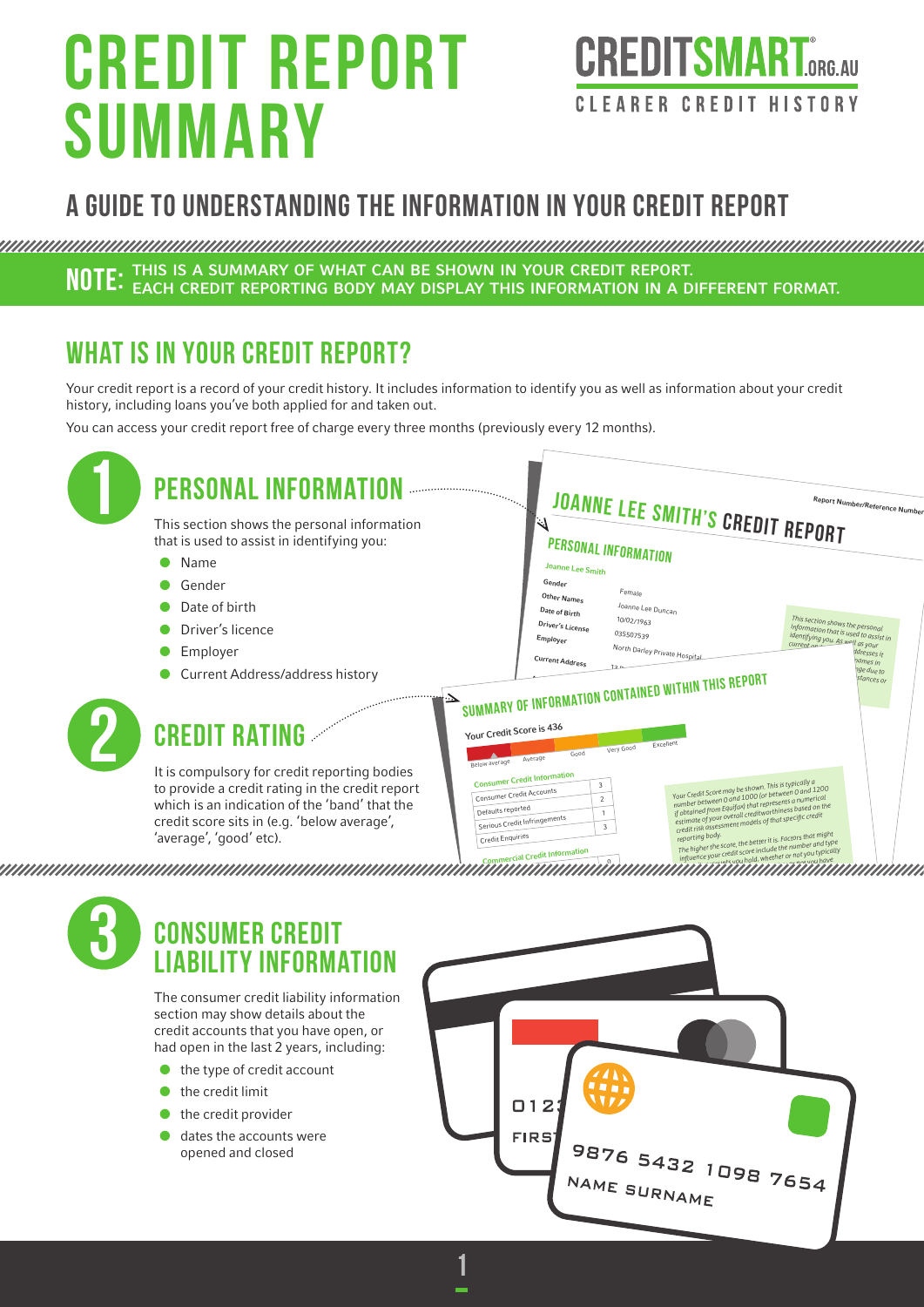

## 4 Repayment History Information

Your credit report may also have information about your payment history for your credit cards and other loans (e.g. personal loans and home loans) – that is, whether you've made your minimum payments on time. This is very important information as it tells the new credit provider how you've treated those debts, which gives them an indication of how you're likely to treat the new debt.

Your payment history is recorded on a month-by-month basis. Other lenders will see a 24-month history of your payments (after 24 months, the information is removed from your credit report).

Only banks, credit unions and other types of finance companies can report or access repayment history information. Phone, gas and electricity providers are not able to report or access this information. This means that your credit report will not show whether you've paid your phone or utility bills on a month-by-month basis.

A 'grace period' of 14 days (applied to the first overdue payment) is allowed. During this time, a credit provider will not report a late payment to a credit reporting body. If the amount owing is paid during the grace period, there will be no record on your credit report that you made a late payment. However, once the grace period has passed, if you have not made the full payment of the amount owing, the credit provider may report this as a late payment to the credit reporting bodies.

### Example 1

| Acc<br>$\overline{1}$ |          |              | 2018     |              | 2017 |  |          |              |                |          |                |                |                |          |                |              | 2016         |                                                                                                                                   |              |          |          |     |
|-----------------------|----------|--------------|----------|--------------|------|--|----------|--------------|----------------|----------|----------------|----------------|----------------|----------|----------------|--------------|--------------|-----------------------------------------------------------------------------------------------------------------------------------|--------------|----------|----------|-----|
|                       | Jun      |              |          |              |      |  |          |              |                |          |                |                |                |          |                |              |              | May   Apr   Mar   Feb   Jan   Dec   Nov   Oct   Sep   Aug   Jul   Jun   May   Apr   Mar   Feb   Jan   Dec   Nov   Oct   Sep   Aug |              |          |          | Jul |
| 123                   | $\Omega$ | $\mathbf{0}$ | $\Omega$ | $\mathbf{0}$ |      |  | $\Omega$ | $\Omega$     | $\overline{0}$ | $\Omega$ | $\overline{0}$ | $\overline{0}$ | $\overline{0}$ | $\Omega$ | $\mathbf{0}$   | $\Omega$     | $\Omega$     |                                                                                                                                   |              | $\Omega$ | $\Omega$ |     |
| 918                   |          |              |          |              |      |  |          | $\mathsf{x}$ | $\mathbf{6}$   |          | $\overline{4}$ |                |                |          | $\overline{0}$ | $\mathbf{0}$ | $\mathbf{0}$ | 0                                                                                                                                 | $\mathbf{0}$ |          |          |     |

#### **REPAYMENT HISTORY DEFINITIONS**

- 0 Current up to and including the grace period\*
- 1 15-29 days overdue (i.e. after the expiry of the 14-day grace period)
- 2 30-59 days past due
- 3 60-89 days past due
- 4 90-119 days past due
- 5 120-149 days past due
- 150-179 days past due
- 180+ days past due

#### **HOW TO READ EXAMPLE 1**

#### Account 123

In this example, Joanne usually paid her Mortgage (account 123) on time, but missed a payment in October 2016 and in November 2016, making her payment up to 59 days past due. However she made all necessary repayments and brought the account payments up to date in December 2016.

In November 2017, Joanne missed her mortgage repayment, she then made the November payment in December 2017, but missed the December 2017 and January 2018 payments, making her payment up to 59 days past due. However she made all necessary repayments and brought the account payments up to date in February 2018.

Joanne also missed her mortgage payment in May 2018, but made the necessary payments in June 2018 to bring the account up to date.

*A 'grace period' of 14 days (applied to your first overdue payment) is allowed. During this time, a credit provider will not report a late payment to a credit reporting body. If the amount owing is paid during the grace period, there will be no record on your credit profile that you made a late payment.* 

*However, once the grace period has passed, if you have not made full payment of the amount owing, the credit provider may report this as a late payment to the credit reporting bodies.*

#### Account 918

In this example, Joanne's personal loan payments (account 918) were current and up to date until she missed a payment in March 2017, Joanne then missed the next 5 payments causing the account payments to fall more than 180 days past due (as noted by the x in September 2017). A default was noted on Joanne's account from May 2017 (see next section). After falling 6 months into arrears, the account was closed by the credit provider and no further repayment history is reported for this loan.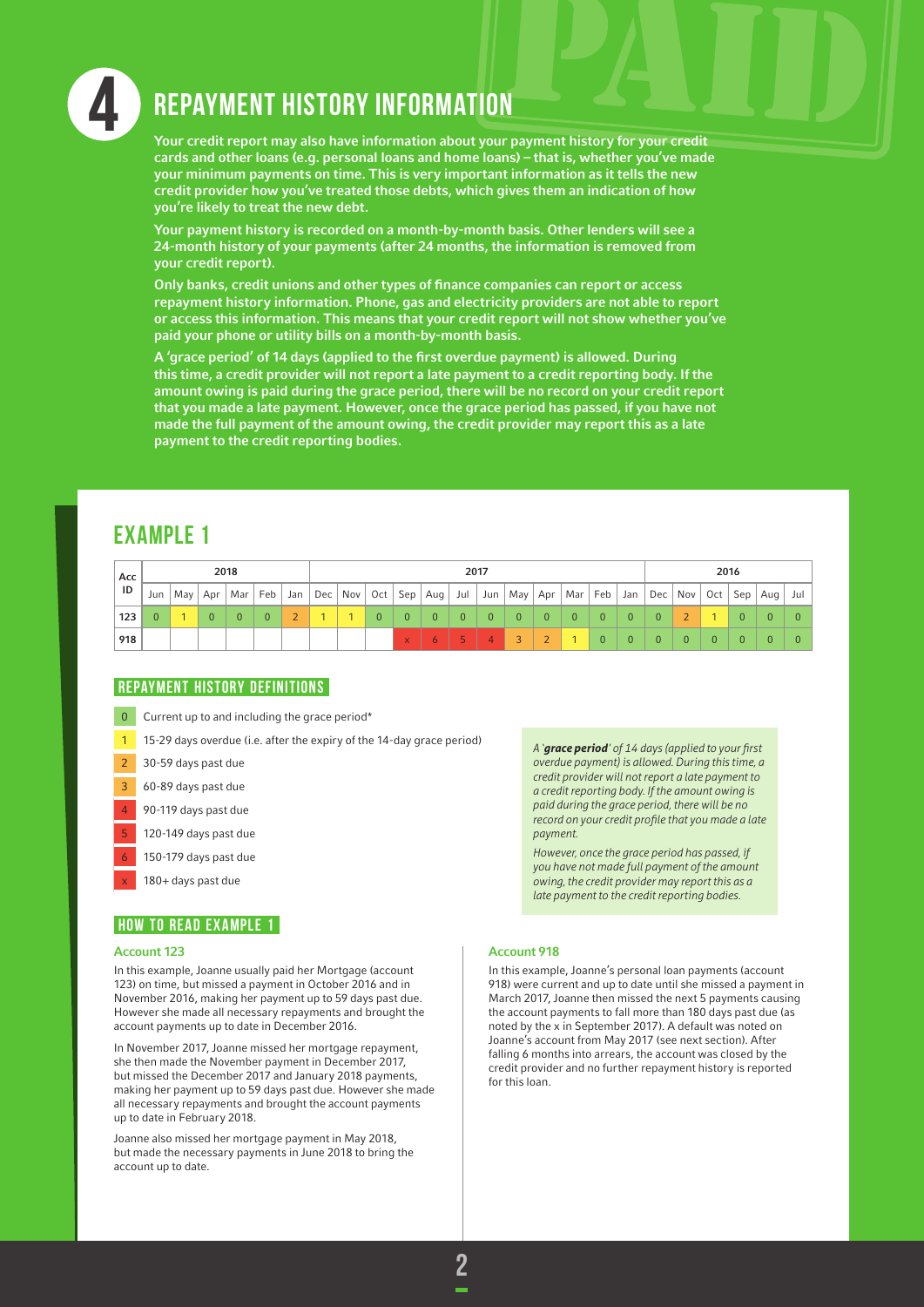

# Consumer Defaults

- The Consumer Defaults section provides you with more information about any defaults on consumer credit that a credit provider has listed about you.
- A default is a formal notification from your credit provider to a credit reporting body that you are 60 days or more overdue in making a payment on a debt where the outstanding amount due is at least \$150.
- $\bullet$  Before listing a default, the credit provider will have written to you at least twice to say that they may list a default if you do not make a payment.
- • A default stays in your credit report for 5 years. If you subsequently pay off the default, your credit report will be updated to show this – but the default will stay in the report for the 5 years.



6

# Consumer Serious Credit Infringements

A serious credit infringement is a serious indicator of bad conduct by a debtor. It can indicate that the credit provider considers the debtor has acted fraudulently, such as lying about their financial situation when applying for the loan. Serious credit infringements stay on the credit report for 7 years.

It can also mean that the credit provider believes that the debtor has intentionally failed to comply with their credit obligations, such as moving address and failing to tell the credit provider. In this case, the credit provider has to have tried to contact the debtor for more than six months without success, including taking certain steps to establish contact with the debtor. This type of serious credit infringement can only be reported if the credit provider has first reported a default – however, it will be removed if the debtor subsequently pays the debt (although the default will remain for 5 years).

### 



# Consumer Credit Enquiries

- The Consumer Credit Enquiries section will contain information about the applications for credit you've made, including the date of the application, the type of credit and the amount you applied for.
- It does not show whether the application was successful or not.
- Consumer Credit Enquiry information remains on your credit report for five years from the date of the application.
- Whether a credit report records a particular loan application will depend on whether the credit provider got a copy of your report from the credit reporting body when you applied.

3